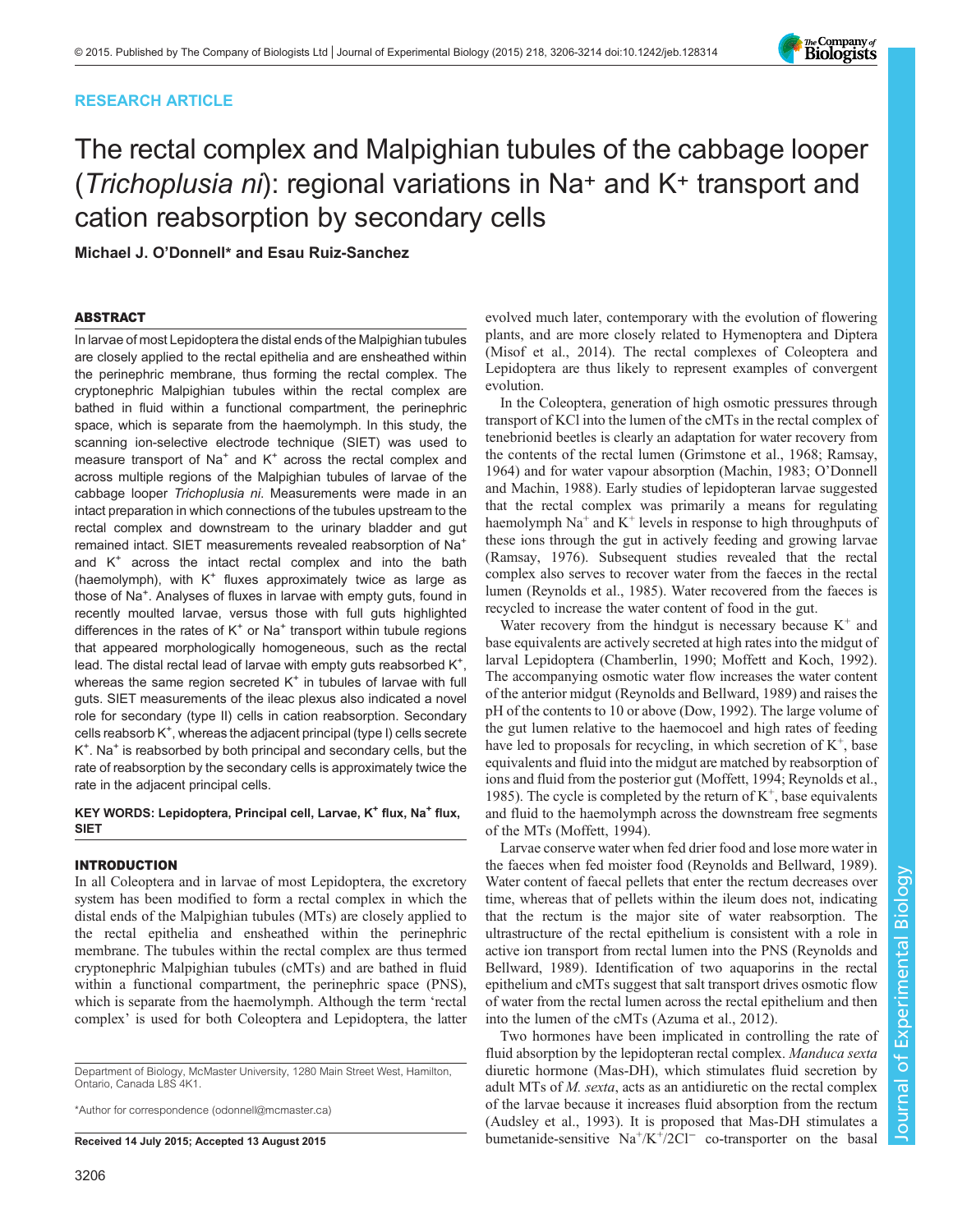<span id="page-1-0"></span>membrane of the cMTs. An antidiuretic factor purified from extracts of the larval brain–corpora cardiaca–corpora allata complex exerts an antidiuretic effect that is not inhibited by bumetanide. The increase in absorption in response to this antidiuretic factor is sensitive to Cl<sup>−</sup> channel blockers or removal of Cl<sup>−</sup> from the lumen side of the rectal complex, suggesting that the factor stimulates a Cl<sup>−</sup> pump associated with the complex ([Liao et al., 2000](#page-8-0)).

Previous studies of the lepidopteran rectal complex have assessed  $Na<sup>+</sup>$  and  $K<sup>+</sup>$  transport by collecting fluid from isolated MTs set up in the Ramsay assay ([Irvine, 1969](#page-8-0)), or by collecting fluid from cuts at the proximal (white) MT or distally, where the rectal lead emerges from the rectal complex ([Ramsay, 1976](#page-8-0)). Everted sac preparations have been used to measure transport of fluid, but not ions, across the rectal complex [\(Audsley et al., 1993](#page-7-0)). In this study, we have used the scanning ion-selective electrode technique to measure transport of  $Na<sup>+</sup>$  and  $K<sup>+</sup>$  across the rectal complex and across multiple regions of the MTs in situ, so that connections upstream to the rectal complex and downstream to the urinary bladder and gut remain intact. Our measurements reveal that there are important regional differences in the rates of transport within tubule regions with similar morphology, and that the rate and direction of transport may differ in tubules from larvae with empty versus full guts. Scanning ion-selective electrode technique (SIET) data also reveal differences in  $Na<sup>+</sup>$  and  $K<sup>+</sup>$ transport by the principal (type I or primary) cells and secondary (type II) cells in the ileac plexus MTs.

# RESULTS

The regions of the rectal complex and MTs in the cabbage looper (Trichoplusia ni) are indicated in Fig. 1. The MTs within the rectal complex are enveloped by the perinephric membrane and are termed cryptonephridial Malpighian tubules (cMTs). They are contained within a compartment, termed the perinephric space (PNS), between the rectal epithelium and the perinephric membrane. A short rectal lead emerges from the rectal complex and extends ∼1 mm to the highly convoluted region of the tubule known as the ileac plexus. The total length of the ileac plexus in 4th instar larvae is ∼13 mm. The ileac plexus is divided into three regions on the basis of morphology and ion transport characteristics. Whereas the rectal lead is translucent and colourless and appears to be composed of a single cell type, there are two cell types in the ileac plexus. The distal ileac plexus, within ∼3 mm of the rectal lead, is distinguished by the relative abundance of type II (secondary or stellate) cells, which constitute approximately 25% of the cells and are discussed in detail below. Approximately 75% of the cells in the distal ileac plexus are principal (type I) cells, which are relatively opaque with yellow cytoplasm. The middle ileac plexus consists of a region ∼7 mm in length between the distal and proximal ileac plexus. Secondary cells are less common in this region, constituting ∼15% of the total. The proximal ileac plexus, ∼3 mm in length, is distinguished on the basis of its Na<sup>+</sup> transport characteristics, as described below. Approximately 10% of cells in this region are secondary cells. More anterior, near the junction of the midgut and the ileum, the tubule straightens out and is termed the yellow region. The yellow region extends anteriorly for ∼7 mm and is then reflected 180 deg and continues for another ∼7 mm as a second straight region, termed the 'white region' because of the uric acid crystals, which impart a milky white colour. The white regions of three of the six tubules on each side of the larvae join to form a short (∼500 μm) common ureter that empties into a urinary bladder, which, in turn, empties into the gut. The maximum dimension of the ellipsoidal bladder, which was usually filled with fluid, was ~600 μm. On occasion, the bladders were seen to empty their contents in  $~\sim 10$  s, but this emptying was infrequent and was not studied further.

SIET measurements are reported below in posterior to anterior order, first for the rectal complex and then for each successive downstream region of the MT, ending with the urinary bladder. All SIET recordings were made on MTs in situ, with intact connections between the rectal complex and rectal lead posteriorly and the white MT, urinary bladder and gut anteriorly. Measurements on *in situ* tubules, as opposed to those isolated for the Ramsay assay [\(Irvine,](#page-8-0) [1969\)](#page-8-0), allow for transport of ions and water between the rectal lumen and the rectal complex and for transfer of fluid and ions from the tubules of the rectal complex to downstream segments of the tubule. Preliminary SIET measurements indicated that there were



Fig. 1. Diagram showing the anatomical relations of the gut and Malpighian tubules in larvae of the cabbage looper, Trichoplusia ni. The cryptonephridial Malpighian tubule (cMT) is applied to the surface of the rectum and is enveloped by the perinephric membrane. The cMT is thus enclosed within the perinephric space (PNS). The cMTs, rectal epithelium (not shown) and perinephric membrane together form the rectal complex. The rectal lead connects the cMT to the ileac plexus, which consists of distal, middle and proximal regions. The straight region of tubule anterior to the ileac plexus and overlying the posterior midgut is the yellow region and the second straight region running posteriorly along the midgut is the white region. The white regions of three MTs on each side of the midgut join to form a common ureter which leads into the urinary bladder. Fluid collected in the urinary bladder is periodically discharged into the gut. Further details are described in the text.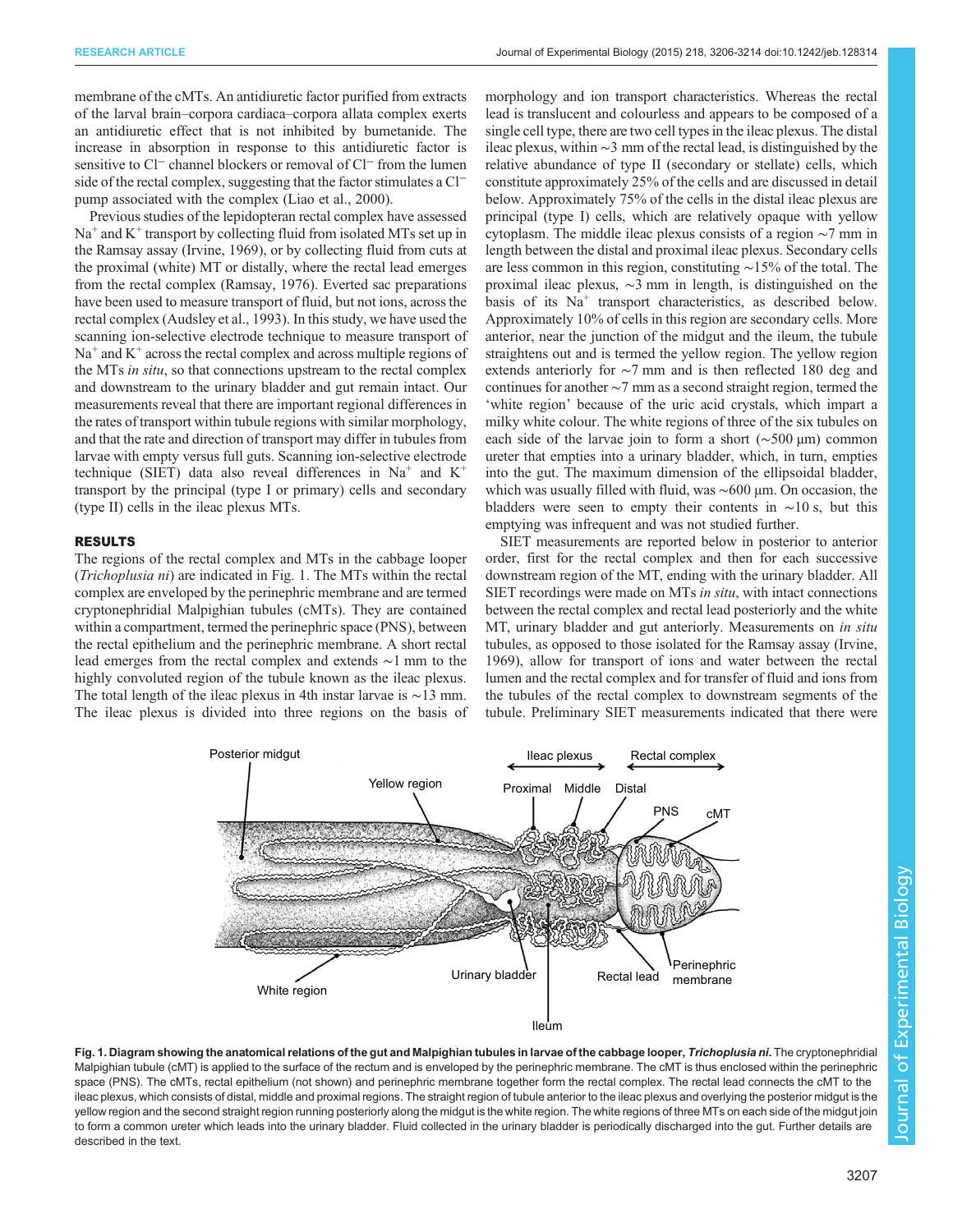<span id="page-2-0"></span>differences in  $Na<sup>+</sup>$  and  $K<sup>+</sup>$  transport in actively feeding larvae, in which the gut was full, versus recently moulted larvae, in which the gut contained clear fluid but not food. Differences in the ionic composition of the rectal contents might influence ion transport by the cMTs, and we therefore measured the concentrations of  $K^+$  and  $Na<sup>+</sup>$  in samples of fluid expelled from the rectum. The  $K<sup>+</sup>$ concentration in droplets of rectal contents expelled from larvae with empty guts  $(97.5\pm3.3 \text{ mmol l}^{-1})$ ; N=14) was significantly higher (Student's *t*-test; *P*<0.001) than in droplets from larvae with full guts  $(38.1\pm5.3 \text{ mmol }1^{-1}; N=10)$ . By contrast, the Na<sup>+</sup> concentration in the same droplets of rectal contents expelled from larvae with empty guts  $(2.8\pm0.3 \text{ mmol l}^{-1})$  was significantly lower  $(P<0.001)$  than in the droplets from larvae with full guts (7.6±0.8 mmol l−<sup>1</sup> ). In the following sections, SIET measurements for each region are reported for larvae with empty and full guts.

SIET scans of the rectal complex at multiple sites separated by 40–50 µm revealed reabsorption (i.e. from the rectal complex into the haemolymph) of both  $Na^+$  and  $K^+$  (Fig. 2A,B and [Fig. 3\)](#page-3-0). Rates

**C**  $_K$  t<sub>h</sub> full gut **D E** Na<sup>+</sup>, empty gut 200 µV 200 µm 100 µV RC RC









of  $K^+$  reabsorption were almost double those of  $Na^+$  ([Fig. 3\)](#page-3-0). For both ions, the rates of reabsorption in larvae with empty guts [\(Fig. 3](#page-3-0)A,C) were similar to those in larvae with full guts ([Fig. 3B](#page-3-0),D).

Preliminary SIET measurements indicated two functional regions within the rectal lead. Across the short distal rectal lead, within 125– 200  $\mu$ m of the rectal complex, there was a low rate of K<sup>+</sup> reabsorption and negligible net  $Na<sup>+</sup>$  transport in larvae with empty guts ([Fig. 3](#page-3-0)B,D). By contrast, the distal rectal lead in larvae with full guts was a region of  $Na^+$  and  $K^+$  secretion (i.e. from haemolymph to MT lumen; Fig. 2C and [Fig. 3](#page-3-0)A,C). The proximal rectal lead, within ~600 µm of the ileac plexus, was a region of  $K^+$ secretion (Fig. 2D) and  $Na<sup>+</sup>$  reabsorption (Fig. 2E) in larvae with either empty or full guts [\(Fig. 3\)](#page-3-0).

In [Fig. 3,](#page-3-0) fluxes were measured by SIET only near the more numerous principal (primary or type I) cells of the ileac plexus; transport across secondary (type II) cells, known as stellate cells in MTs of dipterans, is described in a following section.  $K^+$  was secreted at higher rates by the principal cells of the distal ileac

> Fig. 2. Representative scans of the rectal complex and Malpighian tubules showing the voltages recorded by K<sup>+</sup>-selective or Na<sup>+</sup>-selective microelectrodes using the scanning ion-selective electrode technique. In each panel, the arrowhead indicates the direction of ion flux and the length of the arrow corresponds to the magnitude of the voltage gradient recorded over the 50 µm excursion distance, as described in the Materials and methods. K<sup>+</sup> fluxes were measured across the rectal complex (RC) of larvae with a full gut (A) and an empty gut (B). In B, the cryptonephridial tubules within the rectal complex are clearly visible.  $K^+$  secretion across the distal rectal lead of a larva with a full gut (C) is highest close to the rectal complex.  $K^+$  is secreted along the length of the proximal rectal lead (D) in larvae with empty guts, whereas  $Na<sup>+</sup>$  is reabsorbed across the same region  $(E)$ . K<sup>+</sup> transport across the urinary bladder (F) of a larva with a full gut is negligible.  $K^+$  is reabsorbed at the secondary cell  $(*)$  of the distal ileac plexus in a larva with an empty gut (G), whereas  $K^*$  is secreted by the principal cells upstream and downstream. Na<sup>+</sup> is reabsorbed at both a secondary cell  $(*)$ and the principal cells of the distal ileac plexus in a larva with an empty gut (H).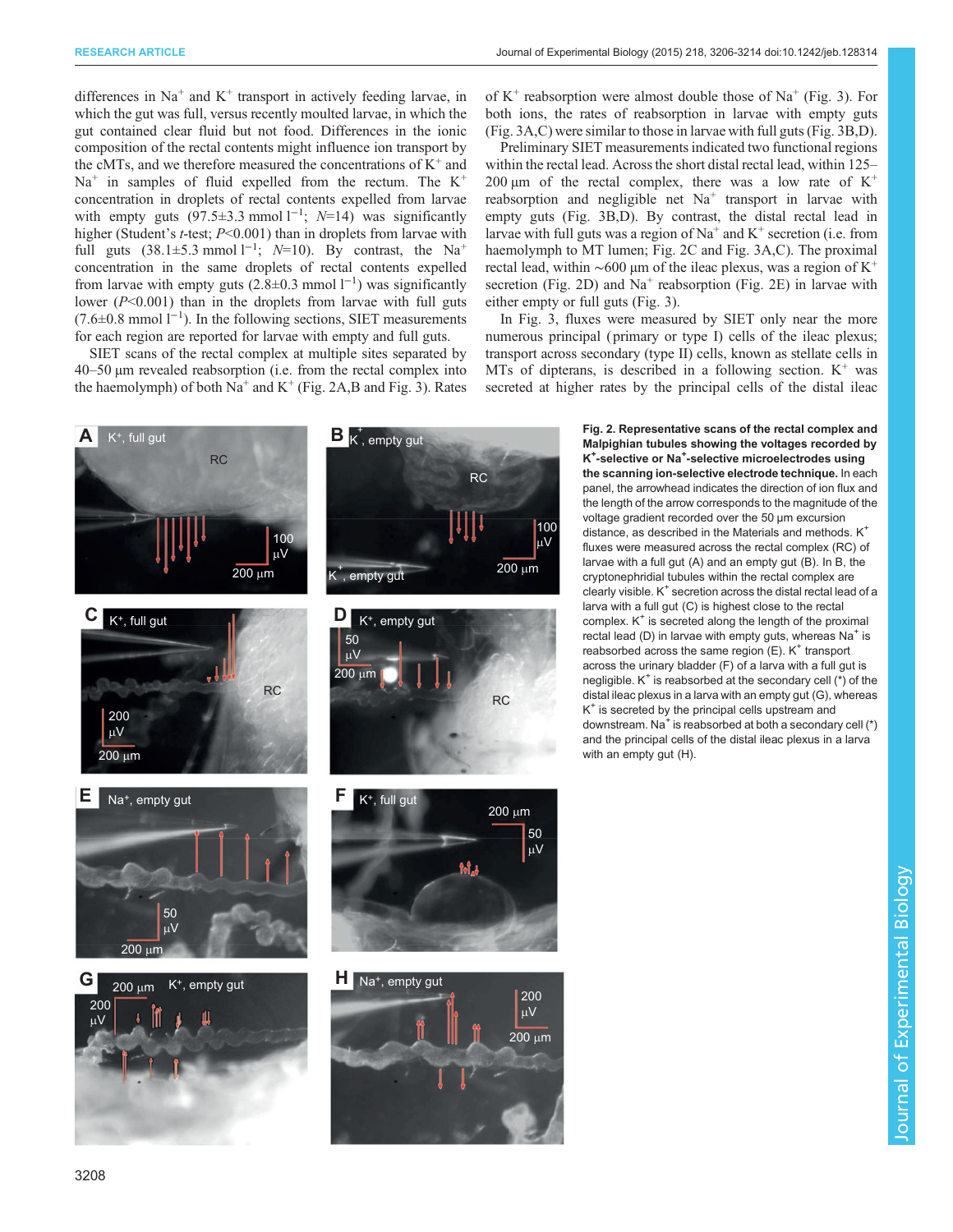<span id="page-3-0"></span>

Fig. 3.  $K^*$  and Na<sup>+</sup> fluxes across the rectal complex and Malpighian tubules.  $K^+$  fluxes (A,B) and Na<sup>+</sup> fluxes (C,D) of larvae with empty guts (A,C) or full guts (B,D). Each point shows the mean±s.e.m. for 5–15 larvae. Positive values indicate ion reabsorption (from tubule lumen to haemolymph) and negative values indicate secretion (from haemolymph to tubule lumen). Significant differences (P<0.05; unpaired Student's t-test) between values measured in the same region in larvae with full versus empty guts are indicated with asterisks

plexus of larvae with empty guts, relative to those with full guts (Fig.  $3A,B$ ). Na<sup>+</sup> was reabsorbed across the principal cells of the distal ileac plexus in larvae with empty or full guts (Fig. 3B,D).

 $K<sup>+</sup>$  was secreted by the middle ileac plexus of larvae with empty guts, whereas it was reabsorbed by the same region in larvae with full guts (Fig.  $3A,B$ ). Na<sup>+</sup> was reabsorbed by the middle ileac plexus of larvae with empty or full guts (Fig. 3C,D).



Fig. 4.  $K^+$  and Na<sup>+</sup> fluxes across the distal rectal lead measured at 25  $\mu$ m intervals from the rectal complex. The lines were fitted by linear regression and the  $r^2$  values are noted. Each point is the mean±s.e.m. for 5 larvae.

The proximal ileac plexus was distinguished on the basis of a  $1-2$  mm region in which  $Na<sup>+</sup>$  was secreted at low rates, in larvae with empty or full guts (Fig. 3B,D). By contrast,  $K^+$  was reabsorbed in the proximal ileac plexus of both groups of larvae (Fig. 3A,C).

Both  $Na<sup>+</sup>$  and  $K<sup>+</sup>$  were reabsorbed across the yellow and white regions in both groups of larvae (Fig. 3). Rates of  $K^+$  reabsorption were similar in both yellow and white regions and in larvae with empty or full guts. The rate of  $Na<sup>+</sup>$  reabsorption was approximately four times higher in the yellow region in larvae with full guts relative to those with empty guts (Fig. 3C,D). The rate of  $Na<sup>+</sup>$  reabsorption was approximately 70% higher in the white region of the tubule in larvae with full guts relative to those with empty guts (Fig. 3C,D).

Rates of  $K^+$  transport across the distended urinary bladders in larvae with empty guts (20 $\pm$ 27 pmol cm<sup>-2</sup> s<sup>-1</sup>, N=6) and full guts  $(-28\pm20 \text{ pmol cm}^{-2} \text{ s}^{-1}, N=5)$  did not differ significantly from zero [\(Fig. 2F](#page-2-0)). Similarly, the rate of  $Na<sup>+</sup>$  transport across the distended urinary bladders in larvae with empty guts (2 $\pm$ 8 pmol cm<sup>-2</sup> s<sup>-1</sup>,  $N=6$ ) did not differ significantly from zero and the rate across larvae with full guts  $(-19\pm 13 \text{ pmol cm}^{-2} \text{ s}^{-1}, N=5)$  was near zero.

The data presented in Fig. 3 for the distal rectal lead are the mean values of five measurements made at 25 µm intervals within 125 µm of the rectal complex. Linear regression analyses (Fig. 4) showed a strong correlation between  $K^+$  flux and distance from the rectal complex for the distal rectal leads in larvae with empty or full guts. Rates of  $K^+$  secretion were higher closest to the rectal complex in the distal rectal leads of larvae with full guts, whereas reabsorption of  $K^+$  was higher close to the rectal complex in the distal rectal leads of larvae with empty guts.  $Na<sup>+</sup>$  secretion in larvae with full guts showed a similar trend to  $K^+$  (Fig. 4). For larvae with empty guts,  $Na<sup>+</sup>$  fluxes in the distal rectal lead were small and not strongly influenced by proximity to the rectal complex  $(r^2=0.36)$ 

SIET measurements also revealed dramatic differences in the directions and/or rates of  $K^+$  and  $Na^+$  transport by the principal (type I) versus secondary (type II) cells in the ileac plexus. Both K<sup>+</sup> and  $Na<sup>+</sup>$  are reabsorbed by the secondary cells. In larvae with empty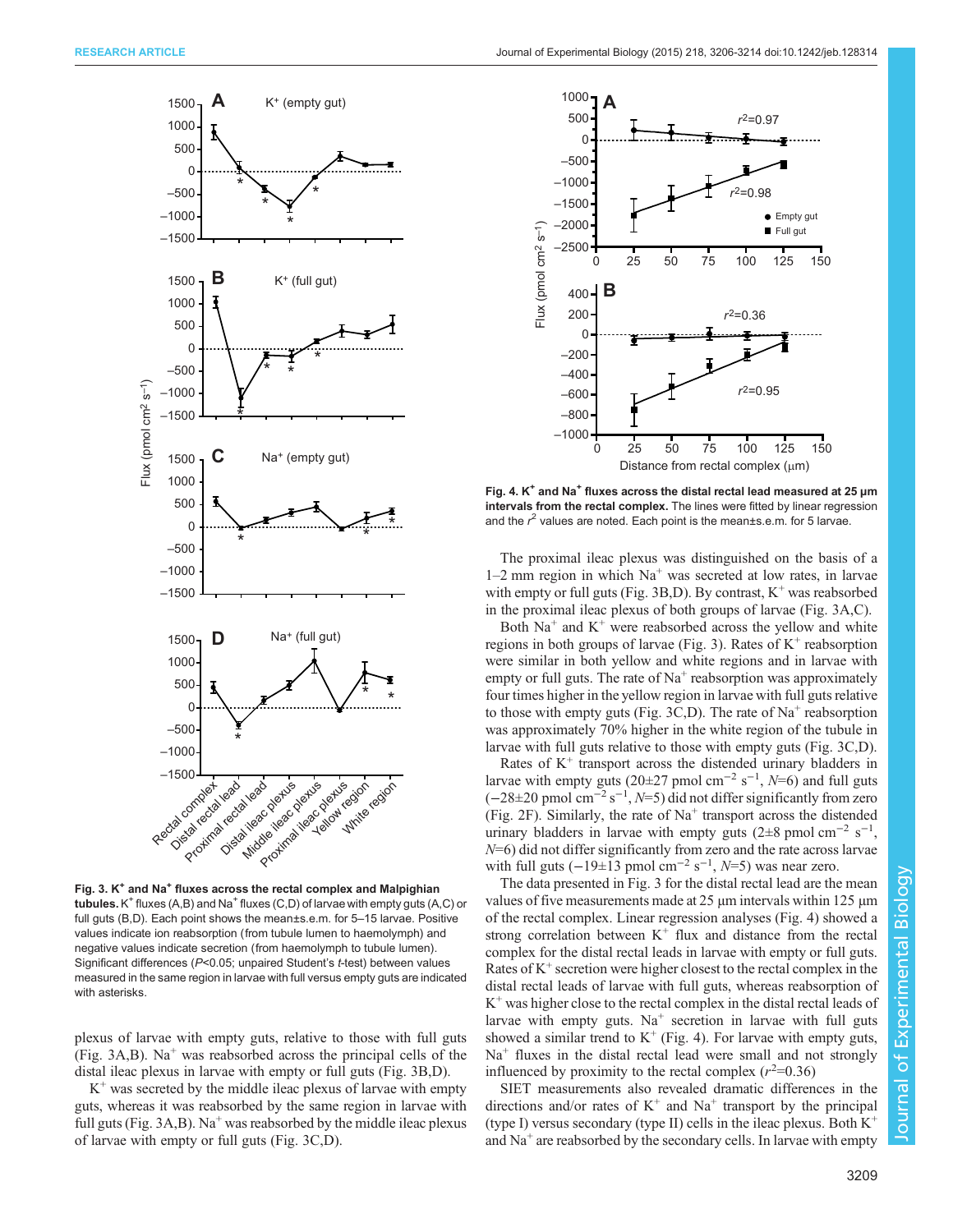

Fig. 5.  $K^+$  and Na<sup>+</sup> fluxes at secondary cells and principal cells in larvae with empty or full guts.  $K^+(A)$  and Na<sup>+</sup> (B) fluxes were measured in the distal ileac plexus across secondary cells and adjacent principal cells in the same tubule, as described in the Materials and methods. Each bar shows the mean+s.e.m.  $K^+$  fluxes were measured in 20 tubules of 11 larvae with empty guts and 11 tubules from 4 larvae with full guts. Na<sup>+</sup> fluxes were measured in 7 tubules of 5 larvae with empty guts and 9 tubules from 6 larvae with full guts. Significant differences (P<0.05) between bars linked by square brackets are indicated by asterisks. Differences were determined using paired or unpaired Student's t-tests.

guts,  $K^+$  reabsorption by the secondary cells is of approximately equal magnitude ( $\sim$ 700 pmol cm<sup>-2</sup> s<sup>-1</sup>) to the secretion of K<sup>+</sup> by the adjacent primary cells upstream and downstream of each secondary cell [\(Fig. 2](#page-2-0)G and Fig. 5).  $K^+$  was also reabsorbed at a lower rate ( $\sim$ 140 pmol cm<sup>-2</sup> s<sup>-1</sup>) by secondary cells in the ileac plexus of larvae with full guts (Fig. 5). The rate of  $Na<sup>+</sup>$  reabsorption by the secondary cells is approximately twice the rate of  $Na<sup>+</sup>$ reabsorption by the adjacent primary cells [\(Fig. 2](#page-2-0)H and Fig. 5).  $Na<sup>+</sup>$ is reabsorbed at similar rates by secondary cells in the ileac plexus of larvae with empty or full guts (Fig. 5).

### **DISCUSSION**

Our study is the first to use the scanning ion electrode technique to measure the transport of  $Na^+$  and  $K^+$  by the rectal complex and MTs of a lepidopteran larva. Rates of transport were measured with the rectal complex and tubules in situ, so that anterior and posterior connections between the tubules and the gut remain intact. Transport of  $Na<sup>+</sup>$  and  $K<sup>+</sup>$  in downstream regions of the tubules may thus be influenced by the input of fluid and ions upstream, from the rectal lumen, across the rectal epithelium and into the PNS and cryptonephridial tubules. Conversely, transport by the rectal complex may be influenced not only by input of fluids and ions

from the rectal lumen, but also by the tidal flow of fluid ([Ramsay,](#page-8-0) [1976\)](#page-8-0) in which periodic changes in hydrostatic pressure force fluid from the lumen of the free tubules back into the cryptonephridial tubules, antidromic to the normal orthodromic flow of secreted fluid. Such tidal flows, brought about by contractions of the rectal musculature, were observed but not quantified by Ramsay in studies of the rectal complex of Pieris brassicae and Manduca sexta [\(Ramsay, 1976](#page-8-0)).

Our data provide novel insights into four aspects of the rectal complex and free MTs of T. ni larvae. To aid understanding of the regional variations of  $K^+$  and  $Na^+$  transport, schematic diagrams summarizing the results for larvae with empty and full guts are provided in [Fig. 6](#page-5-0).

### Reabsorption of  $Na<sup>+</sup>$  and  $K<sup>+</sup>$  by the rectal complex

SIET measurements clearly show reabsorption of  $Na^+$  and  $K^+$  across the intact rectal complex and into the bath (haemolymph), with  $K^+$ fluxes approximately twice as large as those of  $Na<sup>+</sup>$  ([Fig. 6\)](#page-5-0). Reabsorption of Na<sup>+</sup> and K<sup>+</sup> was seen both in larvae with full guts and those with empty guts. Our measurements of  $Na<sup>+</sup>$  and  $K<sup>+</sup>$ concentrations in the contents of the rectum confirmed that both ions are present in the fluids contained within the rectum, both in larvae with full guts and in larvae with empty guts. We suggest that the proximal source of ions for efflux from the rectal complex is the PNS and that  $Na<sup>+</sup>$  and  $K<sup>+</sup>$  from the rectal lumen are transported into the PNS across the rectal epithelium, which shows the apical and basal infoldings and high density of mitochondria characteristic of transporting epithelia [\(Reynolds and Bellward, 1989\)](#page-8-0). Measurements of  $Na<sup>+</sup>$  and  $K<sup>+</sup>$  concentration in the perinephric fluid in *M. sexta* larvae in response to Na<sup>+</sup> or K<sup>+</sup> loading also lead to the conclusion that the rectal epithelium is capable of active  $Na<sup>+</sup>$  and  $K^+$  transport [\(Ramsay, 1976\)](#page-8-0). Previous studies have emphasized the role of the downstream segments of the MTs in  $K^+$  reabsorption [\(Irvine, 1969; Moffett, 1994\)](#page-8-0). Our SIET measurements suggest that potassium and sodium ions that are reabsorbed from the rectal lumen into the PNS may return to the haemolymph through one of two routes: (1) through the downstream segments of the MTs, or (2) directly across the perinephric membrane of the rectal complex.

Reabsorption of Na<sup>+</sup> and K<sup>+</sup> across the rectal complex of T, ni is in stark contrast to the generally accepted view of  $K^+$  secretion in the tenebrionid rectal complex. The perinephric membranes of the tenebrionid rectal complex consist of as many as 40 thin cellular layers interrupted by blister-like cells known as leptophragmata, which are presumed to be the site of  $K^+$  uptake from the haemolymph. There are no leptophragmata in the lepidopteran rectal complex, in which the perinephric membranes are formed of thin, flattened cells that are nearly devoid of cytoplasm ([Azuma](#page-7-0) [et al., 2012;](#page-7-0) [Ramsay, 1976\)](#page-8-0). Although the perinephric membrane is unlikely to be a site of active transepithlial ion transport ([Ramsay,](#page-8-0) [1976\)](#page-8-0), the concentrations of  $Na^+$  and  $K^+$  in the PNS are two to three times greater than those in the haemolymph ([Ramsay, 1976\)](#page-8-0), suggesting that passive diffusion may mediate the fluxes out of the rectal complex of lepidopteran larvae. Aquaporins are present in the rectal epithelium and the cryptonephric MTs but not in the perinephric membranes ([Azuma et al., 2012](#page-7-0)). Taken together with the results of the present study, it appears that the  $Na<sup>+</sup>$  and  $K<sup>+</sup>$ , but not water, can be recovered from the PNS by transfer across the perinephric membrane and into the haemolymph. In the tenebrionid rectal complex, double-barrelled ion-selective microelectrodes have been used to measure  $K^+$  and  $Na^+$  concentrations in the PNS and the electrical potential between the PNS and the bathing saline [\(Machin](#page-8-0) and O'[Donnell, 1991;](#page-8-0) O'[Donnell and Machin, 1991](#page-8-0)). Comparable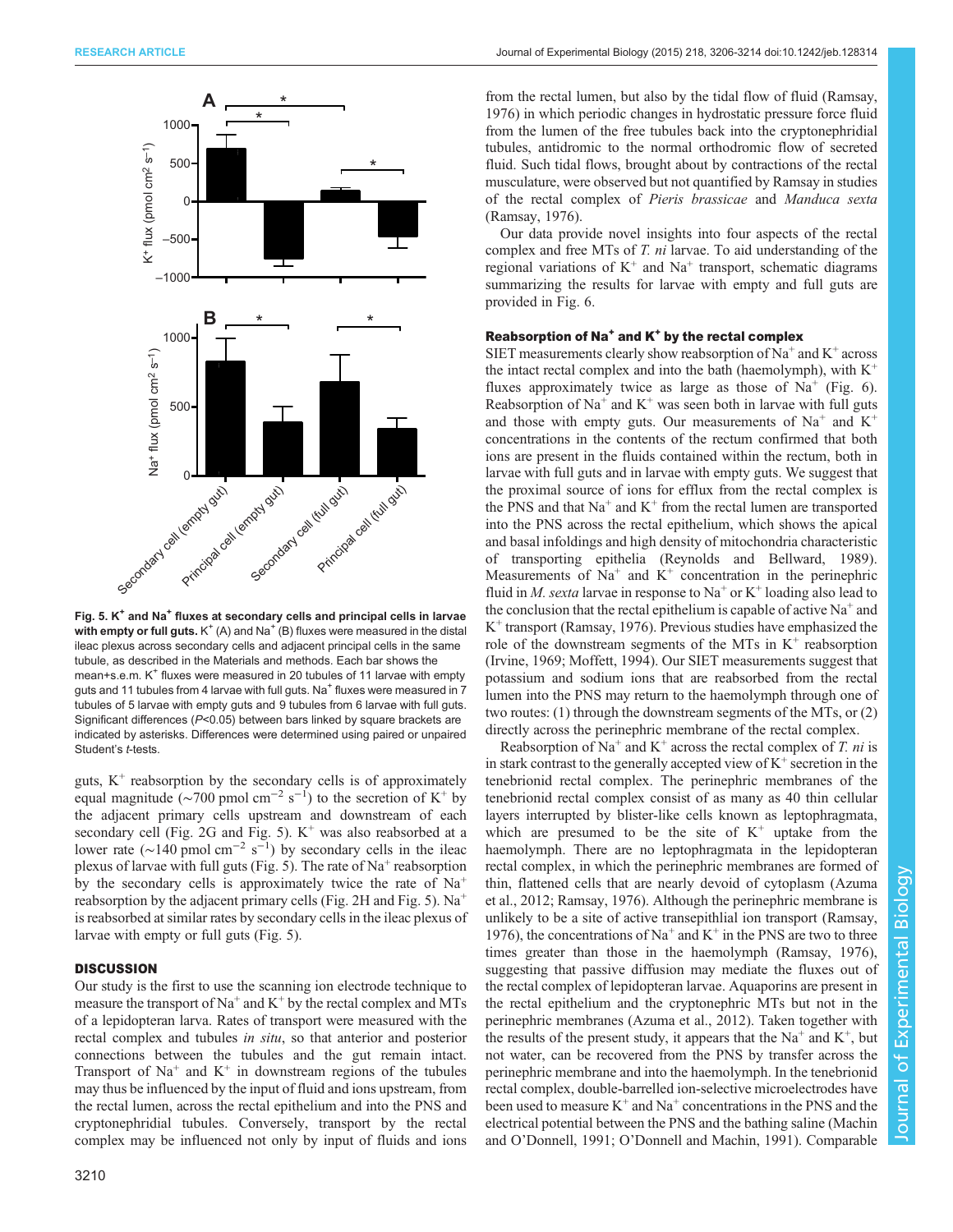<span id="page-5-0"></span>

### Fig. 6. Schematic diagrams summarizing regional variations in K<sup>+</sup> and Na<sup>+</sup> transport by the rectal complex and Malpighian tubules of T. ni larvae.

 $K^+$  transport (blue arrows) and Na<sup>+</sup> transport (red arrows) in larvae with (A) empty guts and (B) full guts. Arrows directed towards the tissue denote secretion and arrows directed outward denote reabsorption. The length of the arrows corresponds to the magnitude of ion flux at each site, using the data for mean fluxes from [Fig. 3](#page-3-0). P, proximal; M, middle; D, distal.

measurements in the rectal complex of T. ni and calculations of the electrochemical gradients between the PNS and the bathing saline will be of use in assessing the active or passive nature of  $K^+$  and  $Na^+$ transport across the PNS.

### Differences in Na<sup>+</sup> and K<sup>+</sup> transport within regions of apparently uniform structure

Analyses of larvae with empty versus full guts highlighted the differences in the rates of  $K^+$  or  $Na^+$  transport within tubule regions that appeared morphologically homogeneous. Although the distal and proximal rectal leads are relatively straight and translucent and appear to comprise a single cell type,  $K^+$  was reabsorbed in the distal rectal lead but secreted in the proximal rectal lead in larvae with empty guts, whereas  $Na<sup>+</sup>$  was secreted across the distal rectal lead and reabsorbed across the proximal rectal lead in larvae with full guts (Fig. 6). In larvae with full guts, there was a clear gradient of  $Na<sup>+</sup>$  and  $K<sup>+</sup>$  secretion along the length of the distal rectal lead, with maximal values closes to the rectal complex [\(Fig. 4\)](#page-3-0). In addition, the rate of  $K^+$  secretion in rectal leads of larvae with full guts was much higher in the distal relative to the proximal rectal lead. Previous studies of isolated tubules of larvae of Calpodes ethlius have shown that both the rate of fluid secretion by the rectal lead and the composition of the secreted fluid are affected by the potassium concentration or the potassium: sodium concentration ratio of the bathing medium [\(Irvine, 1969\)](#page-8-0). Higher rates of Na<sup>+</sup> and K<sup>+</sup> secretion may contribute to higher rates of fluid secretion by the distal rectal lead, perhaps contributing to higher rates of fluid and ion recycling in the excretory system of feeding larvae.

Differences in the directions and/or rates of  $Na<sup>+</sup>$  or  $K<sup>+</sup>$  transport were also apparent within the ileac plexus. Although the principal cells of the middle ileac plexus reabsorb Na<sup>+</sup> at ~500 pmol cm<sup>-2</sup> s<sup>-1</sup>

in larvae with empty guts and ~1000 pmol cm<sup>-2</sup> s<sup>-1</sup> in those with full guts, the principal cells of the proximal ileac plexus secrete  $Na<sup>+</sup>$ at 41 and 57 pmol cm<sup>-2</sup> s<sup>-1</sup> in larvae with empty and full guts, respectively [\(Fig. 3\)](#page-3-0). By contrast,  $K^+$  is secreted across the principal cells of the middle ileac plexus and reabsorbed across the principal cells of the proximal ileac plexus in tubules of larvae with empty guts.

Variations in ion transport within tubule regions that appear morphologically uniform have been seen previously in other species. The first recorded instance of a physiological discontinuity in a tubule epithelium with apparently uniform cell type was seen in the lower MT of Rhodnius prolixus, in which the 30% of the length closest to the junction with the gut is involved in KCl reabsorption [\(Maddrell, 1978](#page-8-0)). Higher rates of secretion of the organic cation tetraethylammonium are seen in the region of the lower tubule of *Drosophila melanogaster* that is closest to the ureter [\(Rheault and O](#page-8-0)'Donnell, 2004). The implication of these previous studies and of our data for  $T$ .  $ni$  tubules is that tubule regions that appear morphologically similar may nonetheless have qualitatively and quantitatively different transport functions.

# Changes in direction or rate of Na<sup>+</sup> and K<sup>+</sup> transport in specific tubule regions of larvae with full versus empty guts

Our data also reveal bidirectional transport of  $K^+$  in specific tubule regions in preparations of larvae with full or empty guts. The distal rectal lead of larvae with empty guts absorbs  $K^+$ , whereas the same region secretes  $K^+$  in tubules of larvae with full guts [\(Figs 3](#page-3-0) and 6). There was also a reversal of the direction of  $K^+$  transport in the middle ileac plexus; in larvae with empty guts, this region secretes  $K^+$ , whereas in larvae with full guts, the same region reabsorbs  $K^+$ [\(Figs 3](#page-3-0) and 6). These differences may relate to differences in the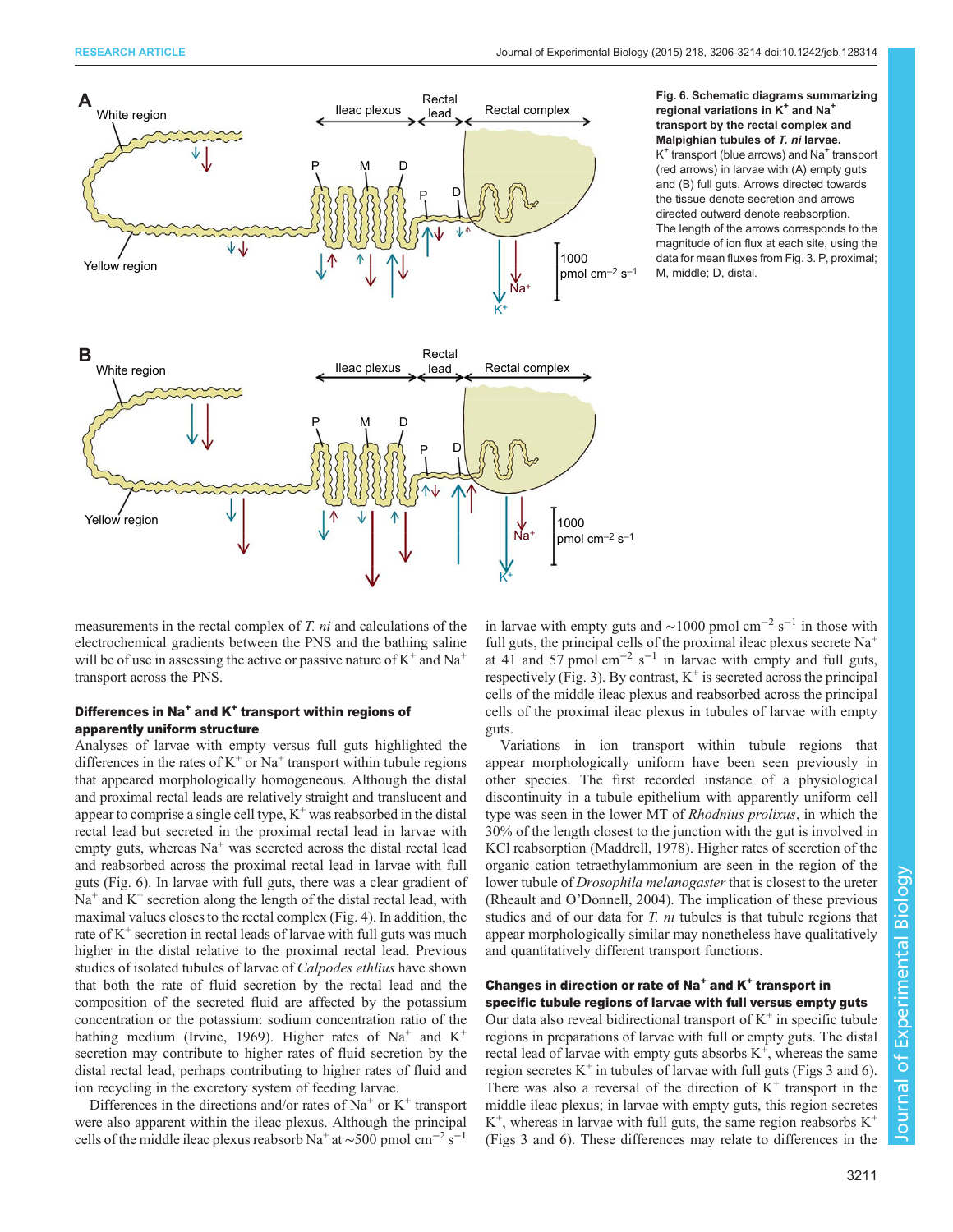concentrations of  $K^+$  and  $Na^+$  in the rectal lumen. For example, if  $K^+$ is reabsorbed from the rectum by the cryptonephridial tubules, the higher concentration of K<sup>+</sup> (97.5 mmol  $1^{-1}$ ) in the rectal contents of larvae with empty guts may provide a source of  $K^+$  for reabsorption downstream in the rectal lead. However, it is also important to note that larvae with empty guts had recently completed moulting. Thus, the differences that we have seen in  $Na^+$  and  $K^+$  transport in specific tubule regions in larvae with empty versus full guts may relate not just to the ionic composition of the gut contents but to differences in the hormonal state of intermoult larvae relative to those recently moulted. In Drosophila tubules, for example, the moulting hormone 20-hydroxyecdysone is implicated in organization and fluid secretion [\(Gautam et al., 2014](#page-8-0)).

### Na<sup>+</sup> and K<sup>+</sup> reabsorption by secondary cells

Our measurements reveal that secondary (type II) cells in the ileac plexus reabsorb K<sup>+</sup>, whereas the adjacent primary (type I) cells secrete  $K^+$ . Na<sup>+</sup> is reabsorbed by both principal and secondary cells, but the rate of reabsorption by the secondary cells is approximately twice that of the principal cells.

Although reabsorption of  $Na<sup>+</sup>$  by secondary (type II or stellate) cells of the blowfly Calliphora erythrocephala was proposed by [Berridge and Oschman \(1969\)](#page-7-0), there has been no direct evidence for  $Na<sup>+</sup>$  reabsorption by secondary cells before the results of the present study. Stellate cells in tubules of Drosophila melanogaster are the site of kinin-stimulated Cl<sup>−</sup> secretion through Clc-a channels [\(Cabrero et al., 2014\)](#page-7-0) and are an important site of water transport via aquaporins (Drosophila integral protein, DrIP) ([Kaufmann et al.,](#page-8-0) [2005](#page-8-0)). Immunohistochemical studies have provided evidence for multiple  $Na<sup>+</sup>$  and  $K<sup>+</sup>$  transporters in stellate cells of dipterans. The  $Na^{+}/K^{+}$ -ATPase is localized to basolateral membrane of stellate cells in the tubules of Aedes aegypti [\(Patrick et al., 2006\)](#page-8-0) and its expression increases in larvae adapted to high salinity ([Patrick and](#page-8-0) [Gill, 2003\)](#page-8-0). The inwardly rectifying  $K^+$  channel AeKir1 is also found in the basolateral membrane of the stellate cells of A. aegypti tubules and mediates 46% of transepithelial  $K^+$  secretion when haemolymph  $K^+$  concentration is elevated to 34 mmol  $l^{-1}$ [\(Piermarini et al., 2015\)](#page-8-0). In addition, antibodies against a sodium–proton exchanger (NHE2) label stellate cells in the Drosophila tubule [\(Day et al., 2008\)](#page-8-0) and a member of the NHA exchanger family, NHA2, is found primarily in the apical membrane of stellate cells in Aedes tubules [\(Xiang et al., 2012\)](#page-8-0). NHA2 may mediate transport of  $Na<sup>+</sup>$  and  $K<sup>+</sup>$  from cell to lumen. Alternatively, gap junctions may functionally couple stellate and principal cells [\(Beyenbach et al., 2010](#page-7-0); [Calkins et al., 2015](#page-8-0); [Piermarini and Calkins, 2014](#page-8-0)), thus allowing principal cells to secrete  $K^+$  that enters stellate cells through AeKir1 ([Piermarini et al.,](#page-8-0) [2015](#page-8-0)). In contrast to our extensive knowledge of stellate cells in tubules of dipterans, little is known of secondary cell transporters and their functions in lepidopteran tubules. Given the predominance of principal cells in the ileac plexus of T. ni tubules, it would appear that the net function of this region is  $K^+$  secretion and  $Na^+$ reabsorption. Because  $Na<sup>+</sup>$  and  $K<sup>+</sup>$  are also reabsorbed in downstream segments such as the white and yellow tubules, cation reabsorption by the secondary cells at first glance seems superfluous. However,  $Na^+$  and/or  $K^+$  reabsorption by the secondary cells may be correlated with other processes unrelated to fluid secretion or haemolymph  $Na<sup>+</sup>$  and  $K<sup>+</sup>$  homeostasis. Secondary cells of T. ni are richly endowed with a multidrugresistant protein (MRP) presumed to be implicated in excretion of toxins [\(Labbé et al., 2011\)](#page-8-0). In excretory tissues of many animals, MRPs are implicated in excretion of potentially toxic organic

anions, and multiple other organic anion transporters are also present [\(Wright and Dantzler, 2004](#page-8-0)). Small, hydrophilic organic anions are typically transported by Na+-dependent transporters in MTs (Linton and O'[Donnell, 2000](#page-8-0); [Ruiz-Sanchez and O](#page-8-0)'Donnell, [2006\)](#page-8-0). If Na+-dependent organic anion transporters are present in the secondary cells of T. ni tubules, then maintenance of a  $Na<sup>+</sup>$ gradient may require extrusion of  $Na<sup>+</sup>$  from the cell, perhaps via an  $Na^{+}/K^{+}$ -ATPase, as in dipterans. Similarly,  $K^{+}$  leakage through channels may be important for maintenance of an inside negative membrane potential, perhaps to drive uptake of organic cations through conductive pathways ([Rheault et al., 2005\)](#page-8-0). It will be of interest in future studies to examine the effects of diuretic factors on  $K^+$  and  $Na^+$  fluxes across the secondary cells. A recent study used binding of a fluorescently tagged kinin to reveal the presence of kinin receptors on the basolateral membrane of the secondary cells in tubules of the larvae of the silk moth Bombyx mori and the tobacco hornworm Manduca sexta [\(Halberg et al., 2015\)](#page-8-0).

Although mechanisms of  $K^+$  reabsorption have been examined in the tubules of the haematophagous insect Rhodnius prolixus [\(Haley](#page-8-0) and O'[Donnell, 1997](#page-8-0)), to our knowledge there are no previous studies of  $K^+$  reabsorption by MTs of phytophagous species and no studies of  $Na<sup>+</sup>$  reabsorption by the tubules of any insect. The mechanisms of  $Na<sup>+</sup>$  and  $K<sup>+</sup>$  reabsorption, the influence of alterations in dietary water and ion content and the possible roles of diuretic and antidiuretic factors can be examined in future studies making use of the Ramsay assay, ion-selective microelectrodes and SIET. The secondary cells in tubules of 4th and 5th instar of T. ni are particularly amenable to further studies using SIET because of their large size. Previous studies have also highlighted the importance of the white region of MTs in acid–base balance [\(Moffett, 1994\)](#page-8-0). Alkalinization of the midgut to pH 10 or above requires secretion of base equivalents into the midgut; current models propose that base equivalents are recovered by the ileum and possibly the rectum, and are returned to the middle and posterior midgut by the MTs, in particular the white region ([Moffett,](#page-8-0) [1994\)](#page-8-0). Future studies using pH-selective microelectrodes and SIET will be of use in defining the mechanisms of acid–base transfer across the tubules of lepidopteran larvae.

# MATERIALS AND METHODS

### Insects and dissection

A colony of Trichoplusia ni (Hübner 1800) (Lepidoptera, Noctuidae) was established from eggs supplied by the Great Lakes Forestry Centre (Sault St Marie, ON). Larvae were reared in groups of 5–10 in 22 ml cups containing synthetic diet ([McMorran, 1965\)](#page-8-0) which contained 59 mmol l<sup>-1</sup> K<sup>+</sup> and 18 mmol l−<sup>1</sup> Na<sup>+</sup> . Larvae (4th instar) were dissected and analysed under physiological saline which was developed previously for studies of MTs of other Lepidoptera (Manduca sexta and Pieris brassicae; [Maddrell and](#page-8-0) [Gardiner, 1976](#page-8-0)) and contained (in mmol  $1^{-1}$ ), NaCl 15, KC1 30, CaCl<sub>2</sub> 2, MgCl<sub>2</sub> 30, KHCO<sub>3</sub> 10, KHPO<sub>4</sub> 5, glucose 10, maltose 10, sodium citrate 5, glycine 10, alanine 10, proline 10, glutamine 10, valine 10, serine 5, histidine 5. Saline pH was adjusted to 7.2 with KOH. Individual larvae were placed under saline on a Sylgard-lined 5 cm Petri dish and were pinned through the head and one of the anal prolegs using 0.15-mm-diameter minutien pins. For SIET measurements of the rectal complex, the larva was positioned on its side and a lateral incision was made through the last two abdominal segments. The cuticle was reflected and secured with a 3rd minutien pin so that the dorsal surface of the rectal complex was oriented perpendicular to the bottom of the dish. For SIET measurements of the rectal lead and MTs in situ, the larvae was positioned dorsal side up and a middorsal incision was made from the 3rd segment to the last segment. Transverse cuts were made underneath the gut anteriorly and posteriorly so as to separate a flat sheet of cuticle from the gut and MTs. Forceps (no. 5 Dumont) were used to separate the trachea from each spiracle so that the cuticle could be pulled anteriorly and removed. The gut and adherent MTs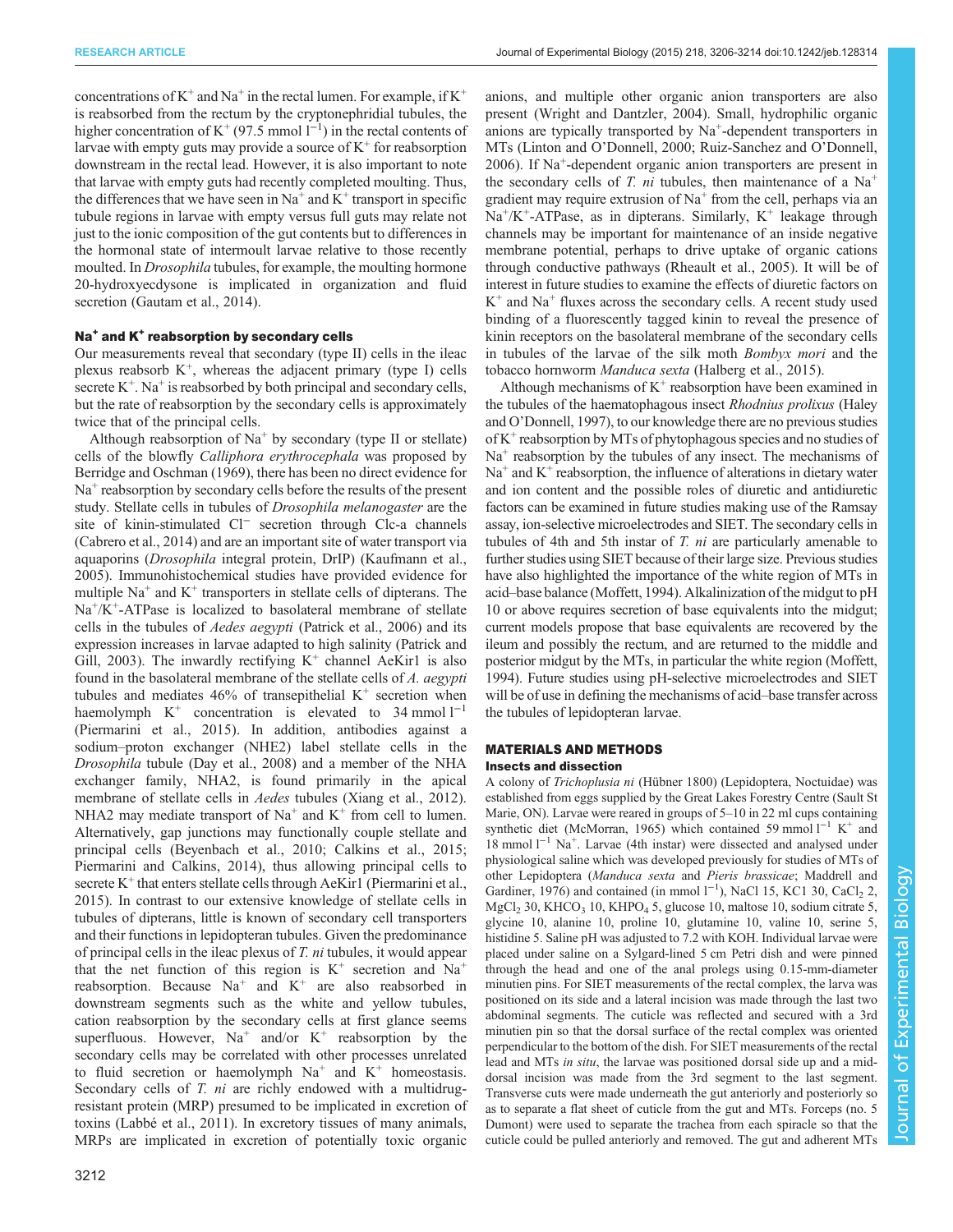<span id="page-7-0"></span>remained intact. For SIET analysis, the tracheal connections between the gut and the tubules were removed using forceps and glass probes. The probes were made from10 cm lengths of 3-mm-diameter coloured glass rods, which had been pulled over a flame to diameters of ∼50 µm. The ends of the probes were fire polished. To avoid the influence of  $Na^+$  and  $K^+$  transport by the gut on the gradients in unstirred layer [Na<sup>+</sup>] and [K<sup>+</sup>] on the surface of the MTs, 3–6 mm lengths of tubule were pulled away from the gut and looped loosely around a minutien pin so that the long axis of the loop was at right angles to the long axis of the gut. Care was taken to avoid damage to the tubules and only tubules that were connected posteriorly to the rectal complex and anteriorly to the urinary bladder and midgut were used for SIET measurements.

### Measurement of  $K^+$  and Na<sup>+</sup> concentration in the rectal contents

The concentration of  $K^+$  and Na<sup>+</sup> in samples expelled from the rectum of larvae held under paraffin oil were measured using ion-selective microelectrodes. Fabrication of Na<sup>+</sup>-selective and K<sup>+</sup>-selective microelectrodes for use under paraffin oil has been described previously ([Naikkhwah and O](#page-8-0)'Donnell, 2011). Larvae were held under paraffin oil in a Sylgard-lined Petri dish and gentle pressure was applied with the index finger to compress the posterior region. With the aid of a dissecting microscope, a blunt glass probe was inserted to a depth of ∼200 µm into the anus. Droplets of rectal contents (∼1 µl) formed on the glass probe and were pulled away from the larva and deposited on the bottom of the dish. The droplets were then collected by pipette and transferred to another dish for measurement of  $K^+$  and  $Na^+$  concentrations. Na<sup>+</sup> and  $K^+$  concentrations were measured under paraffin oil by positioning ion-selective and reference electrodes in the droplet and measuring the potential change relative to that in droplets of calibration solutions.  $K^+$ -selective and  $Na^+$ -selective microelectrodes were calibrated in NaCl–KCl mixtures in which the sum of both cation concentrations was 150 mmol  $l^{-1}$ . Ion concentrations in the samples were calculated from the equation:

$$
[\text{Ion}]_{\text{sample}} = [\text{Ion}]_{\text{c}} 10^{(\Delta V/S)},\tag{1}
$$

where [Ion]<sub>sample</sub> is the ion concentration of the droplet of rectal contents, [Ion]<sub>c</sub> is the concentration in a calibration drop,  $\Delta V$  is the change in potential  $(mV)$  between the sample and the same calibration drop and S is the slope (mV) for a tenfold change in ion concentration. All experiments were performed at room temperature, 23°C.

### SIET measurement of  $K^+$  and Na<sup>+</sup> fluxes

Net transport of ions across an epithelium produces small differences in ion concentration in the unstirred layer adjacent to the epithelium surface. SIET makes use of an ion-selective microelectrode that is moved between two positions within the unstirred layer; the measured difference in ion concentration between the two positions is converted into a corresponding ion flux across the tissue using the Fick equation. Hardware and software used for SIET have been described previously ([Naikkhwah and O](#page-8-0)'Donnell, [2012](#page-8-0)). K<sup>+</sup>-selective microelectrodes were backfilled with 150 mmol  $l^{-1}$ KCl and were tip-filled with  $K^+$  ionophore I, cocktail B (Fluka Selectophore, Sigma-Aldrich, St Louis MO); selectivity of these electrodes for  $K^+$  exceeds that for  $Na<sup>+</sup>$  by a factor of 7900.  $Na<sup>+</sup>$ -selective microelectrodes were backfilled with a solution containing 100 mmol  $l^{-1}$  NaCl and 10 mmol  $l^{-1}$ MOPS buffer, pH 7.0, and were tip-filled with a cocktail based on  $Na<sup>+</sup>$ ionophore VI [\(Schueler et al., 2011](#page-8-0)) or  $Na<sup>+</sup>$  ionophore X ([Jayakannan et al.,](#page-8-0) [2011](#page-8-0); [Messerli et al., 2008](#page-8-0)); selectivity of these electrodes for  $Na<sup>+</sup>$  exceeds that for  $K^+$  by factors of 100 and 200, respectively.

Each SIET measurement consisted of a series of computer-controlled movements of the ion-selective microelectrode. Measurements of  $K^+$  and  $Na<sup>+</sup>$  concentration differences were made by moving the  $K<sup>+</sup>$ -selective or Na<sup>+</sup>-selective microelectrode tip perpendicularly from the MT or rectal complex surface between two points separated by 50 μm. Initially, the ionselective microelectrode tip was positioned within 5 μm of the tissue surface, representing the inner limit of the 50 μm excursion of the microelectrode. Positioning was followed by a 4.0 s wait period, during which no measurements were made, to allow the re-establishment of ion gradients at the tissue surface following the localized disturbance of the microelectrode

movement. A wait time of 3 s is sufficient to allow the gradients to fully reestablish ([Naikkhwah and O](#page-8-0)'Donnell, 2012). The voltage at the microelectrode tip was then recorded during a sample period of 0.5 s following the wait period. The microelectrode was then moved 50 μm further out from the tissue at 200  $\mu$ m s<sup> $-1$ </sup> and another wait and sample period was completed. The move, wait and sample cycle encompassing recordings at both extremes of the microelectrode excursion was completed in ∼9.5 s and was repeated three times, requiring a total of ∼28.5 s. The mean voltage gradient at each tissue site was calculated from the three replicates and each scan consisted of a measurement of the voltage gradient at five or more sites within the region of interest along the MT or rectal complex. Including the additional time for movement of the microelectrode between sites, scans were completed within ∼5 min. Sites in the middle and proximal ileac plexus, yellow region and white region were separated by 100–200 μm. Sites in the distal rectal lead were separated by 25 μm and those within the proximal rectal lead and rectal complex by 50–100 μm. For comparison of fluxes across the principal and secondary cells of the distal ileac plexus, measurements were made typically at three sites separated by 10–25 μm on each secondary cell and also at four or more sites on four or more adjacent principal cells upstream and downstream of the secondary cell. To correct for any drift in microelectrode voltage, measurements were also made at a reference site well outside the unstirred layer, at a distance of 400–1000 μm from the tissue. Mean voltage differences at the reference site were subtracted from those at the measurement sites before ion concentration differences and fluxes were calculated. Typical voltage differences recorded by SIET at the measurement sites were 7-fold to 50-fold greater than voltage differences at reference sites of  $\pm 5 \mu V$  for K<sup>+</sup> and  $\pm 10 \mu V$  for Na<sup>+</sup>.

### **Statistics**

All data are reported as means $\pm$ s.e.m. (N) where N is the number of tubules or rectal complexes. Graphing of data and statistical tests were done using Prism v6 (GraphPad Software, La Jolla, CA). Differences between the same tubule region or rectal complex in larvae with empty versus full guts were assessed using unpaired Student's t-tests. Significance of differences in fluxes between secondary cells and adjacent principal cells in the same tubule were determined using paired Student's *t*-tests. Significance of differences in fluxes between secondary cells or principal cells in larvae with empty guts versus the same cell type in larvae with full guts fluxes were determined using unpaired Student's t-tests.

### Acknowledgements

The authors are grateful to Juanqui Yu for drawing [Figs 1](#page-1-0) and [6.](#page-5-0)

#### Competing interests

The authors declare no competing or financial interests.

#### Author contributions

M.J.O. and E.R.-S. conceived the study, performed the experiments, analysed the data and wrote the manuscript.

#### Funding

These studies were supported by Natural Sciences and Engineering Research Council of Canada (NSERC) Discovery and Accelerator Supplement grants to M.J.O. and E.R.-S. is grateful to Conacyt-Mexico for a scholarship for a sabbatical year.

#### References

- Audsley, N., Coast, G. M. and Schooley, D. A. (1993). The effects of Manduca sexta diuretic hormone on fluid transport by the Malpighian tubules and cryptonephric complex of Manduca sexta. J. Exp. Biol. 178, 231-243.
- [Azuma, M., Nagae, T., Maruyama, M., Kataoka, N. and Miyake, S.](http://dx.doi.org/10.1016/j.jinsphys.2012.01.007) (2012). Two [water-specific aquaporins at the apical and basal plasma membranes of insect](http://dx.doi.org/10.1016/j.jinsphys.2012.01.007) [epithelia: molecular basis for water recycling through the cryptonephric rectal](http://dx.doi.org/10.1016/j.jinsphys.2012.01.007) [complex of lepidopteran larvae.](http://dx.doi.org/10.1016/j.jinsphys.2012.01.007) J. Insect Physiol. 58, 523-533.
- Berridge, M. J. and Oschman, J. L. [\(1969\). A structural basis for fluid secretion by](http://dx.doi.org/10.1016/S0040-8166(69)80025-X) [Malpighian tubules.](http://dx.doi.org/10.1016/S0040-8166(69)80025-X) Tissue Cell 1, 247-272.
- [Beyenbach, K. W., Skaer, H. and Dow, J. A. T.](http://dx.doi.org/10.1146/annurev-ento-112408-085512) (2010). The developmental, [molecular, and transport biology of Malpighian tubules.](http://dx.doi.org/10.1146/annurev-ento-112408-085512) Annu. Rev. Entomol. 55, [351-374.](http://dx.doi.org/10.1146/annurev-ento-112408-085512)
- [Cabrero, P., Terhzaz, S., Romero, M. F., Davies, S. A., Blumenthal, E. M. and](http://dx.doi.org/10.1073/pnas.1412706111) Dow, J. A. T. [\(2014\). Chloride channels in stellate cells are essential for uniquely](http://dx.doi.org/10.1073/pnas.1412706111)